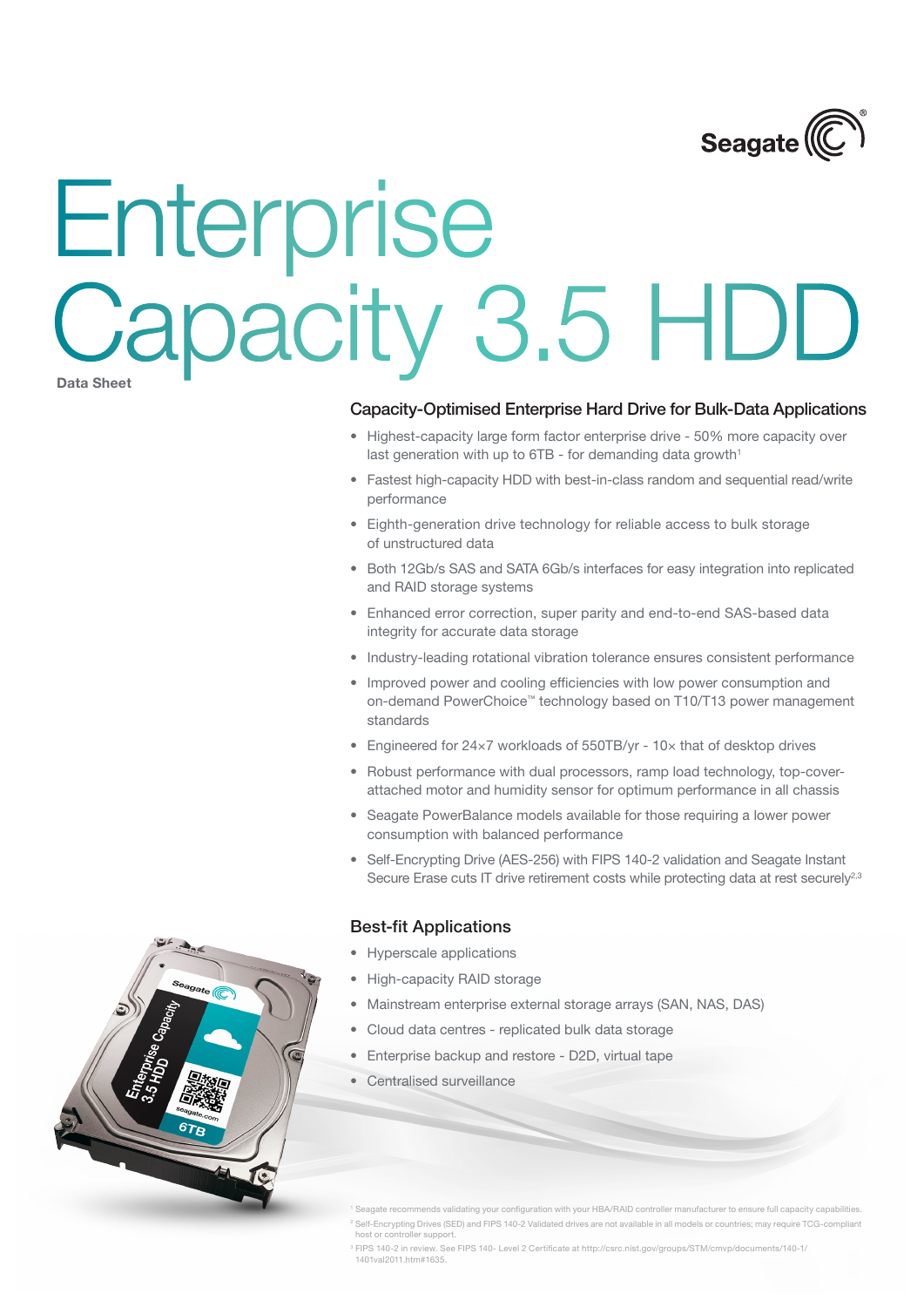## Enterprise Capacity 3.5 HDD



|                                                     |                        |                        | <b>SATA 6Gb/s</b>      |                        |  |  |
|-----------------------------------------------------|------------------------|------------------------|------------------------|------------------------|--|--|
| <b>Specifications</b>                               | 6TB1,2                 | 5TB1,2                 | 4TB1,2                 | 2TB <sup>1</sup>       |  |  |
| Standard Model Number (4K Native)                   | ST6000NM0004           |                        | ST4000NM0004           | ST2000NM0004           |  |  |
| Standard Model Number (512 Emulation)               | ST6000NM0024           | ST5000NM0084           | ST4000NM0024           | ST2000NM0024           |  |  |
| SED Model Number (4K Native)                        | ST6000NM00643          |                        | ST4000NM00643          | ST2000NM00643          |  |  |
| SED Model Number (512 Emulation)                    | ST6000NM00443          |                        | ST4000NM00443          | ST2000NM00443          |  |  |
| SED-FIPS Model Number (4K Native)                   | ST6000NM00943,4        |                        |                        |                        |  |  |
| SED-FIPS Model Number (512 Emulation)               | ST6000NM00843,4        |                        |                        |                        |  |  |
| PowerBalance Model Number (512 Emulation)           | ST6000NM0124           | ST5000NM0124           | ST4000NM0124           |                        |  |  |
| <b>Features</b>                                     |                        |                        |                        |                        |  |  |
| <b>Humidity Sensor</b>                              | Yes                    | Yes                    | Yes                    | Yes                    |  |  |
| <b>Super Parity</b>                                 | Yes                    | Yes                    | Yes                    | Yes                    |  |  |
| Low Halogen                                         | Yes                    | Yes                    | Yes                    | Yes                    |  |  |
| PowerChoice™ Technology                             | Yes                    | Yes                    | Yes                    | Yes                    |  |  |
| Hot-Plug Support <sup>6</sup>                       | Yes                    | Yes                    | Yes                    | Yes                    |  |  |
| Cache, Multi-segmented (MB)                         | 128                    | 128                    | 128                    | 128                    |  |  |
| <b>Reliability/Data Integrity</b>                   |                        |                        |                        |                        |  |  |
| Mean Time Between Failures (MTBF, hours)            | 2.0M                   | 2.0M                   | 2.0M                   | 2.0M                   |  |  |
| Reliability Rating at Full 24x7 Operation (AFR)     | 0.44%                  | 0.44%                  | 0.44%                  | 0.44%                  |  |  |
| Non-recoverable Read Errors per Bits Read           | 1 sector per $10^{15}$ | 1 sector per $10^{15}$ | 1 sector per $10^{15}$ | 1 sector per $10^{15}$ |  |  |
| Power-On Hours per Year                             | 8,760 (24x7)           | 8,760 (24x7)           | 8,760 (24x7)           | 8,760 (24x7)           |  |  |
| Limited Warranty (years)                            | 5                      | 5                      | 5                      | 5                      |  |  |
| <b>Performance</b>                                  |                        |                        |                        |                        |  |  |
| Spindle Speed (RPM)                                 | 7,200                  | 7,200                  | 7,200                  | 7,200                  |  |  |
| Interface Access Speed (Gb/s)                       | 6.0, 3.0, 1.5          | 6.0, 3.0, 1.5          | 6.0, 3.0, 1.5          | 6.0, 3.0, 1.5          |  |  |
| Max. Sustained Transfer Rate OD (MB/s)              | up to 226              | up to 226              | up to 226              | up to 226              |  |  |
| Average Latency (ms)                                | 4.16                   | 4.16                   | 4.16                   | 4.16                   |  |  |
| <b>Interface Ports</b>                              | Single                 | Single                 | Single                 | Single                 |  |  |
| Rotational Vibration @ 1,500Hz(rad/s <sup>2</sup> ) | 12.5                   | 12.5                   | 12.5                   | 12.5                   |  |  |
| <b>Power Consumption</b>                            |                        |                        |                        |                        |  |  |
| Idle Power, Average (W)                             | 8.0                    | 8.0                    | 5.23                   | 3.71                   |  |  |
| Typical Operating, Random Read (W)                  | 10.62                  | 10.62                  | 9.50                   | 7.92                   |  |  |
| <b>Power Supply Requirements</b>                    | $+12V$ and $+5V$       | $+12V$ and $+5V$       | $+12V$ and $+5V$       | $+12V$ and $+5V$       |  |  |
| <b>Environmental</b>                                |                        |                        |                        |                        |  |  |
| Temperature, Operating (°C)                         | 5 to 60                | 5 to 60                | 5 to 60                | 5 to 60                |  |  |
| Vibration, Non-operating: 10Hz to 500Hz (Grms)      | 5.0                    | 5.0                    | 5.0                    | 5.0                    |  |  |
| Shock, Operating, 2ms (Read/Write) (Gs)             | 70/40                  | 70/40                  | 70/40                  | 70/40                  |  |  |
| Shock, Non-operating, 1ms and 2ms (Gs)              | 250                    | 300                    | 300                    | 300                    |  |  |
| <b>Physical</b>                                     |                        |                        |                        |                        |  |  |
| Height (in/mm, max) <sup>6</sup>                    | 1.028/26.1             | 1.028/26.1             | 1.028/26.1             | 1.028/26.1             |  |  |
| Width (in/mm, max) <sup>6</sup>                     | 4.010/101.85           | 4.010/101.85           | 4.010/101.85           | 4.010/101.85           |  |  |
| Depth (in/mm, max) <sup>6</sup>                     | 5.878/147.0            | 5.878/147.0            | 5.878/147.0            | 5.878/147.0            |  |  |
| Weight (lb/g)                                       | 1.720/780              | 1.720/780              | 1.400/635              | 1.344/605              |  |  |
| <b>Carton Unit Quantity</b>                         | 20                     | 20                     | 20                     | 20                     |  |  |
| <b>Cartons per Pallet</b>                           | 40                     | 40                     | 40                     | 40                     |  |  |
| Cartons per Layer                                   | 8                      | 8                      | 8                      | 8                      |  |  |

1 One gigabyte, or GB equals one billion bytes; and one terabyte or TB, equals one trillion bytes when referring to drive capacity.

2 Seagate recommends validating your configuration with your HBA/RAID controller manufacturer to ensure full capacity capabilities.

<sup>3</sup> Self-Encrypting Drives (SED) and FIPS 140-2 Validated drives are not available in all models or countries; may require TCG-compliant host or controller support.

4 FIPS 140-2 in review. See FIPS 140-2 Level 2 Certificate at: http://csrc.nist.gov/groups/STM/cmvp/documents/140-1/1401val2011.htm#1635.

5 These base deck dimensions conform to the Small Form Factor Standard (SFF-8201) found at www.sffcommittee.org. For connector-related dimensions, see SFF-8223.

6 Supports Hotplug operation per Serial ATA Revision 2.6 specification.

12Gb/s SAS Specifications on Next Page